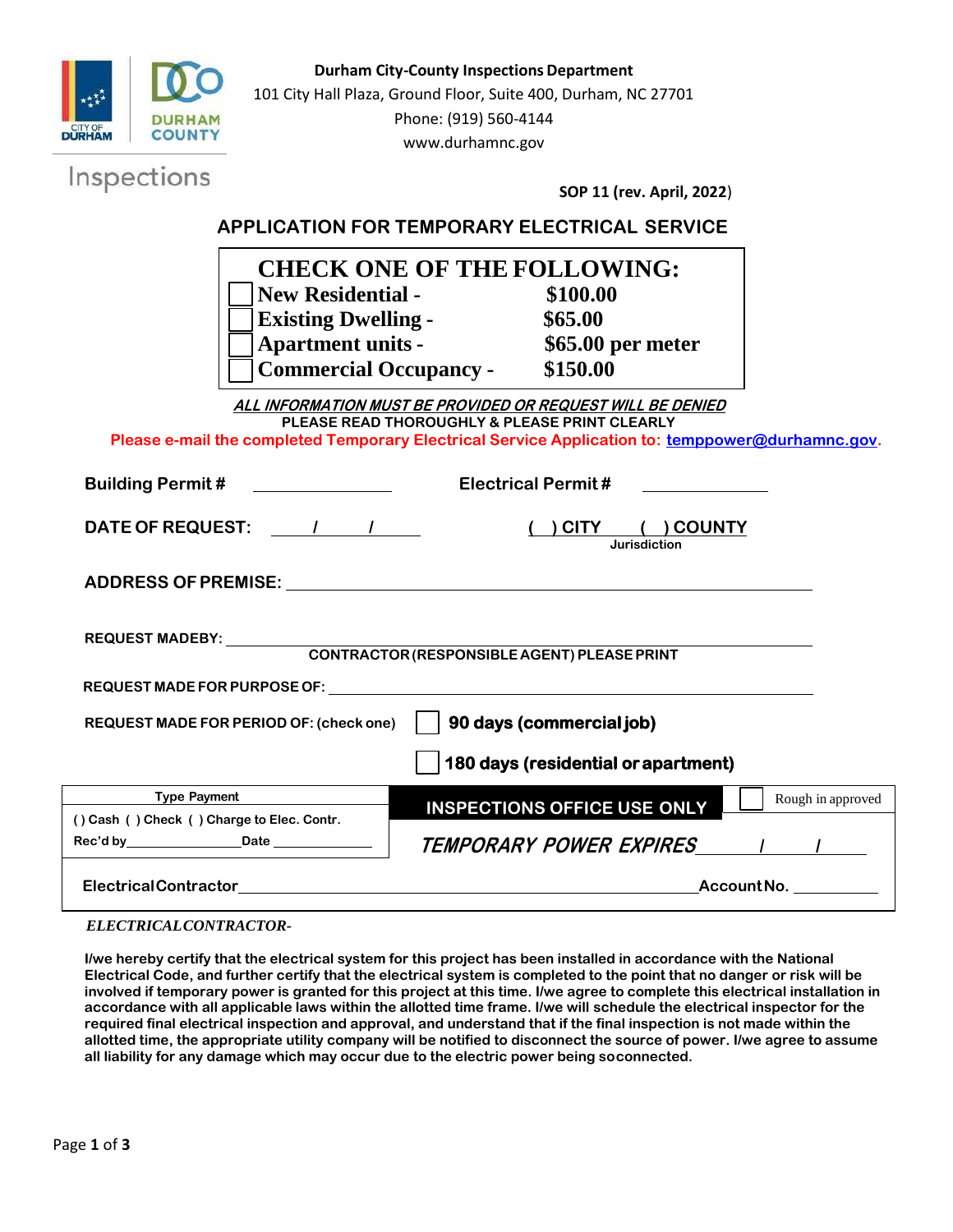## *MECHANICAL CONTRACTOR-*

**I/we hereby certify that the mechanical system for this residence has been installed in accordance with the provisions of Volume VII, North Carolina Residential State Building Code, and further certify that the mechanical system is**  completed to the point that no danger or risk will be involved if temporary power is granted for this project at this time.

## *GENERALCONTRACTORAND HOMEBUYER-*

**We the undersigned hereby acknowledge that it is unlawful to occupy or to permit the occupancy of any building for which a Certificate of Compliance has not been issued (N.C.G.S. § 160D-1116), and that a Certificate of Compliance cannot be issued until all applicable trades (Building, Plumbing, Mechanical and Electrical) have conducted and approved their respective final inspections, and any required water tests, engineering right-of-way inspections, N.C. State Department of Transportation inspections and Durham County Health Department inspections have beenapproved.**

**Furthermore, we understand that the North Carolina State Building Code defines "occupied" as follows: "As applied to a building, shall be construed as though followed by the words 'or intended, arranged or designed to be occupied'," and that the presence of stock, furniture, clothing, boxes, etc. is therefore construed by the Durham City-County Inspections Department as occupancy.** 

## **For the purpose of this application for temporary electrical service for non-residential construction, stock is defined as:**

**items used in the sale, manufacture, preparation or otherwise goods that will be offered for sale either on premise or transferred elsewhere; also, any combustible furnishings, equipment, or decorations that are not permanently affixed to the building. Equipment that is intrinsically required as part of the business process and typically indicated on the approved plan, does not require a stocking permit (examples of items not subject to a stocking permit include commercial freezers, coolers, cooking equipment, point of sales equipment and similar equipment); however, they do require coordination with the applicable trade field inspector(s) to ensure access to all areas for inspections.**

**We understand that any items subject to the stocking permit requirements, that are moved into the building without a stocking permit, or prior to the issuance of a Certificate of Compliance may result in a denial of further requested inspections and/or notification to the appropriate utility company to disconnect the source of power, and that all may need to be completely removed from the building before inspections will resume.** 

**I also understand that in the case of residential one and two family construction, that any such unauthorized, premature occupancy in violation of this temporary electrical service agreement may result in a \$2,000.00 fine, and may lead to the denial of any future requests by me or my company for temporary electricalservice.**

**As general contractor and responsible agent, I understand that electrical power is being connected at this occupancy for the purpose as stated above. I understand that before any other parts of the electrical system may be energized, it must be inspected and approved. I realize that energizing any part of the electrical system without authorization will result in the disconnection of power to this occupancy. I/we agree to assume all liability for any damage which may occur due to the electric power being so connected ordisconnected.**